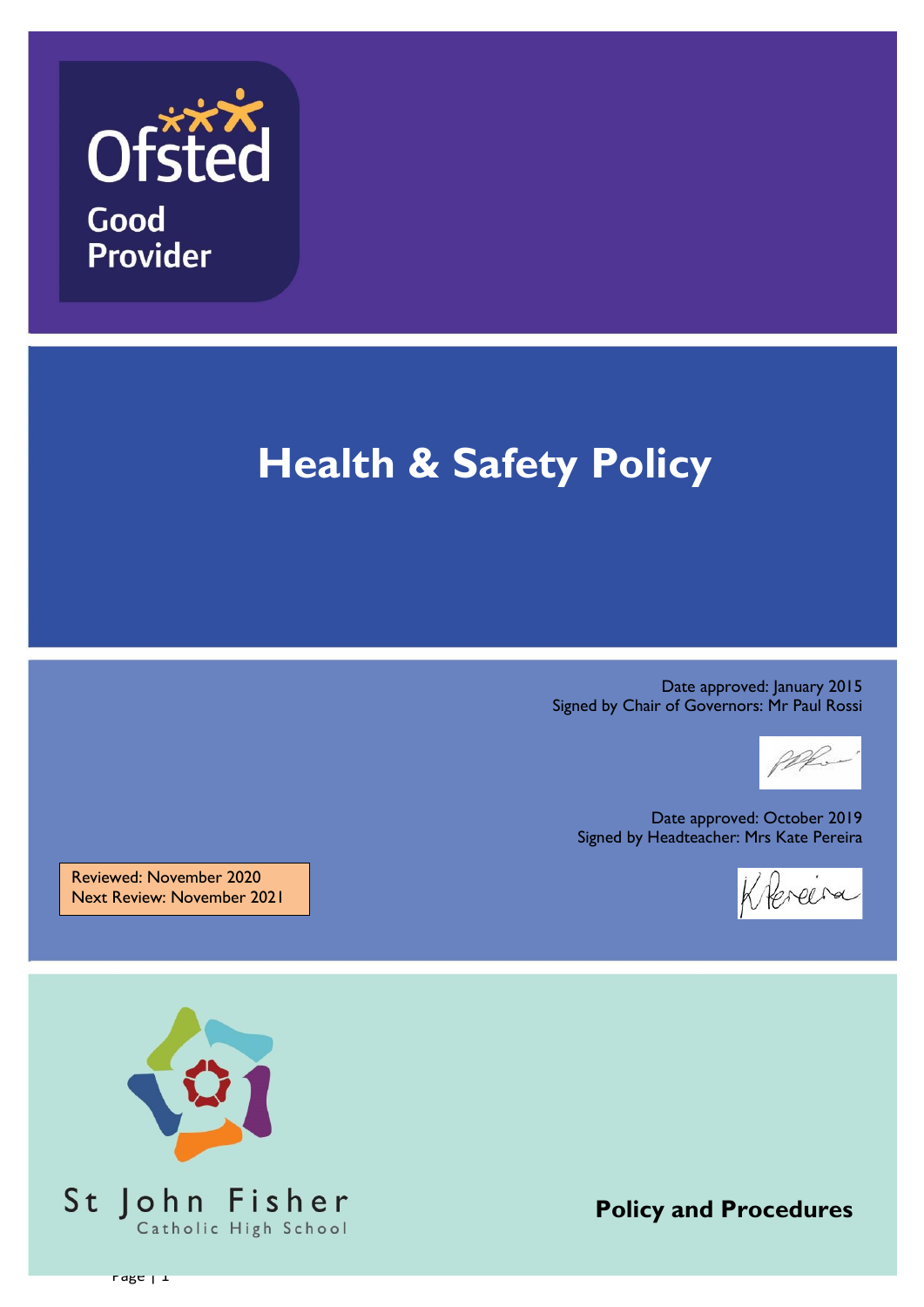#### Contents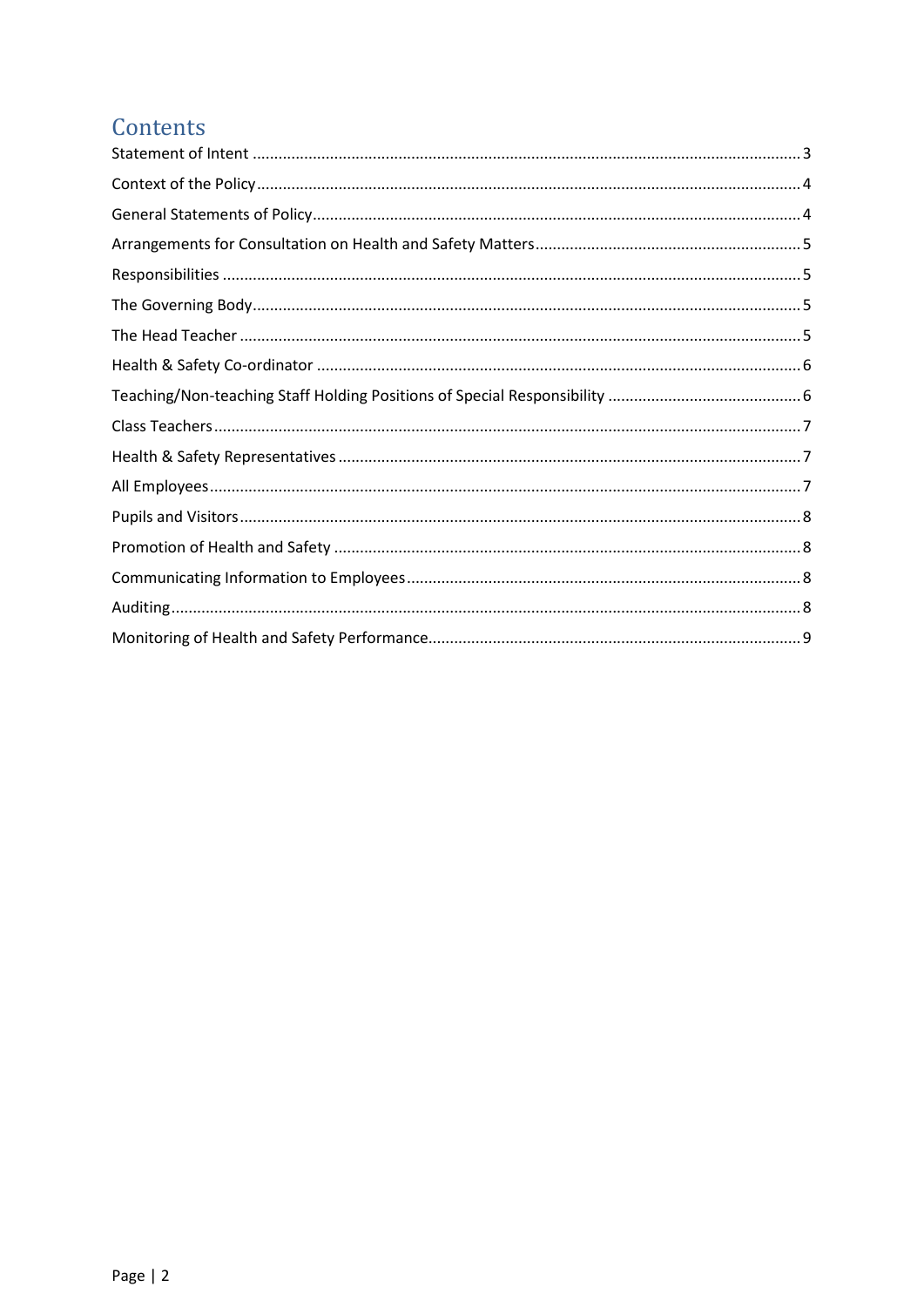#### <span id="page-2-0"></span>**Statement of Intent**

The Governing Body believes that ensuring the health and safety of staff, pupils and visitors is essential to the success of the school.

We are committed to:

- Providing a safe and healthy working and learning environment
- Preventing accidents and work related ill health
- Assessing and controlling risks from curriculum and non-curriculum work activities
- Complying with statutory requirements as a minimum
- Ensuring safe working methods and providing safe equipment
- Providing effective information, instruction and training
- Monitoring and reviewing systems to make sure they are effective
- Developing and maintaining a positive health and safety culture through communication and consultation with employees and their representatives on health and safety matters
- Setting targets and objectives to develop a culture of continuous improvement
- Ensuring adequate welfare facilities exist at each Centre
- Ensuring adequate resources are made available for health and safety issues, so far as is reasonably

#### practicable

A Health and Safety Management System has been created to ensure the above commitments can be met. All Governors, staff and pupils will play their part in its implementation.

#### **Name:**

**Chair of Governors**

**Signature:** 

#### **Date:**

This Policy has been reviewed and approved by the Governing Body and the Head Teacher of St John Fisher Catholic High School.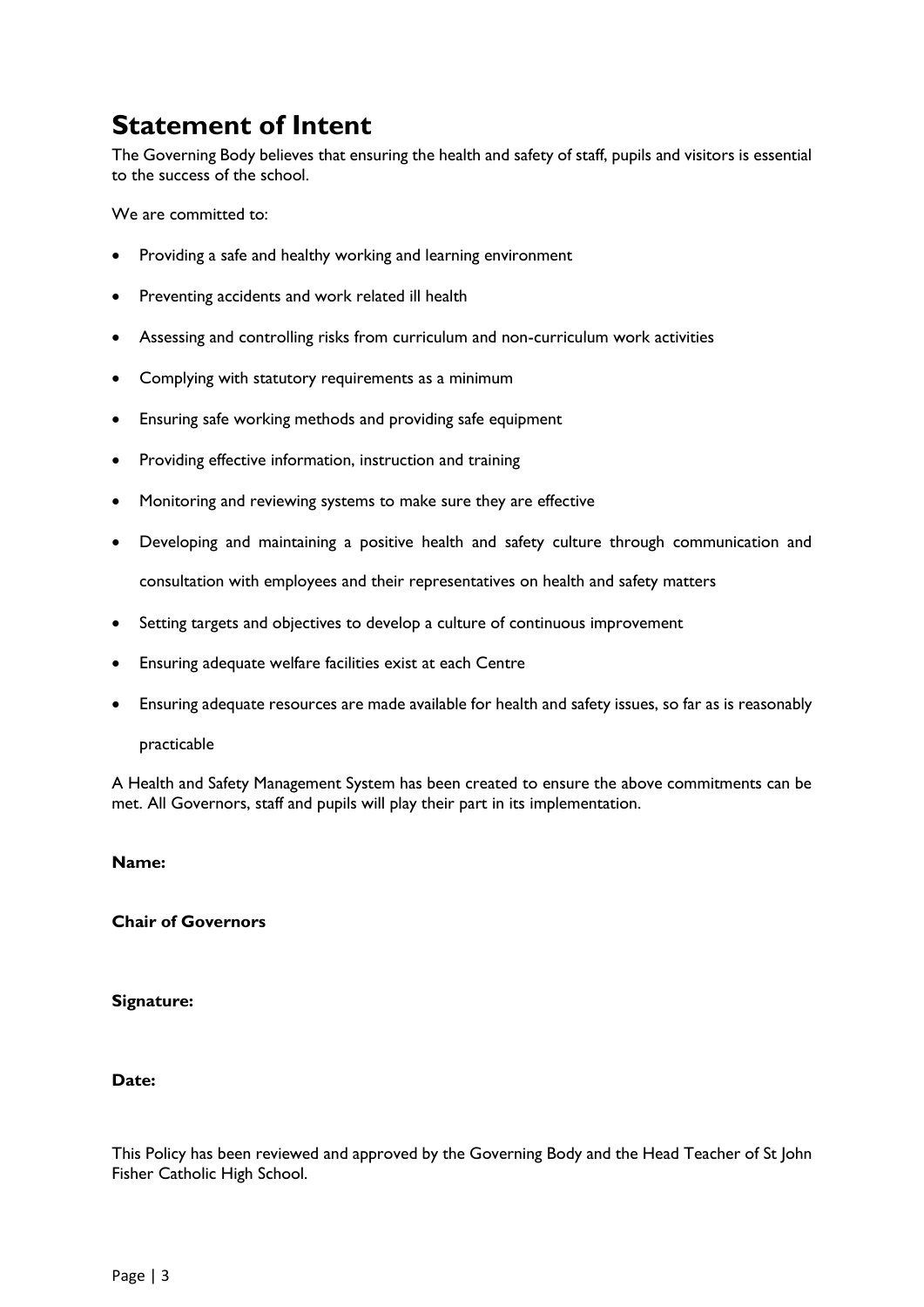#### <span id="page-3-0"></span>**Context of the Policy**

This policy has been written in the context of Peterborough City Council's and the Local Education Authority's Health & Safety Policies and is designed to ensure compliance with all existing legislation and guides relevant to schools. (HSG65)

The policy is produced in respect of St John Fisher Catholic High School and is published as an adoption of the LA's Statement of Safety Policy and in conjunction with the Education Department's own Policy Statement.

The school Health and Safety Policy consists of this policy document, specialist policies and codes of practice, rules and procedures each detailed separately. These policies can only be amended with the authority of the Governing Body, and will be signed and dated by the Head Teacher and Chair of the Governing Body. Codes of practice, rules and procedures can be amended with the approval of the Principal and the Health and Safety Co-ordinator, and will be signed and dated.

Copies of the Health and Safety Policy will be available at all times in the Staffroom, and School Business Managers office. They are also available for download from the school intranet.

### <span id="page-3-1"></span>**General Statements of Policy**

The school will promote health and safety in order to achieve improved standards and safe methods of work.

The school will take all steps as are reasonably practicable to protect pupils, employees and members of the general public from foreseeable risks, and to reduce health hazards and damage to property.

All staff in school and other persons who may visit or use any area of the school must adopt the following standards of working in accordance with the Health and Safety at Work etc. Act 1974

- to work safely and efficiently
- not to misuse any machine or substance
- to use the approved protective clothing and equipment
- to report any defect in any machine, accessory or electric cabling
- to comply with all instructions issued for their safety and to adhere to correct procedures including the use of safety equipment and protective clothing
- to take reasonable care for the health and safety of other persons who may be affected by their acts or omissions at work

All staff in school and other persons who may visit or use any area of the school, in liaison with the appropriate Safety Representative, must bring all problems and hazards associated with the following to the attention of their line management:

- Plant, equipment and systems of work
- The handling, storage and transportation of articles and substances
- The supply of adequate information, instruction, training or supervision to either staff or pupils
- The place of work and access to it
- The provision of protective clothing and equipment for the safe use and handling of machinery and substances
- The work environment
- Welfare facilities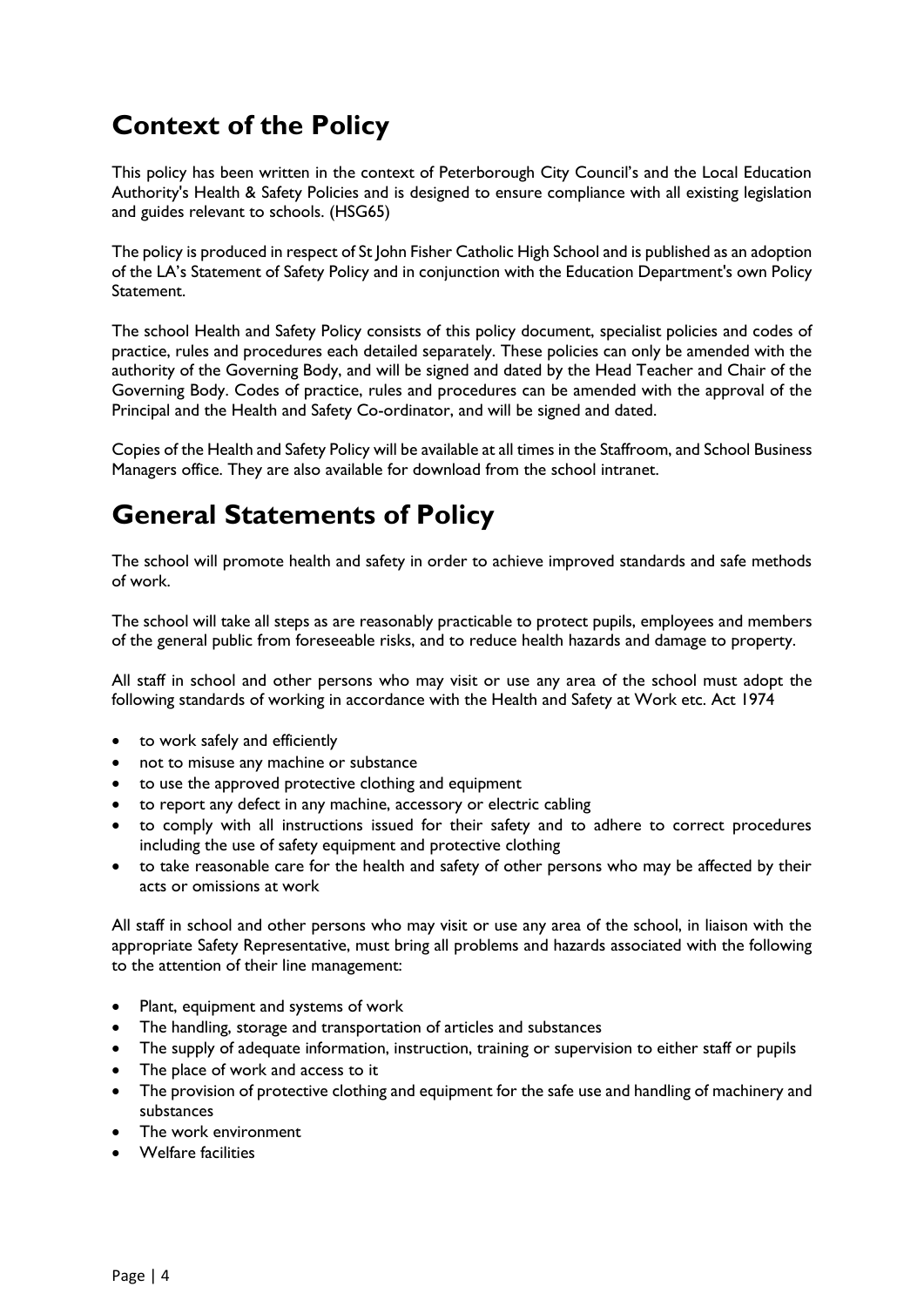Without detracting from the Head Teacher responsibility of persons in charge of particular work activities, the school recognises that competent technical advice on health and safety matters, may well be sought from outside specialist or consultants where necessary, to assist line management in its task.

### <span id="page-4-0"></span>**Arrangements for Consultation on Health and Safety Matters**

The school will make arrangements for the establishment of a Safety Committee. Representation on this committee will cover all appropriate areas of work or special hazards. As a group, the nominated safety representatives of each accredited trade union or staff association will be offered a number of places in this committee and should decide amongst themselves which individuals should be on the committee.

# <span id="page-4-1"></span>**Responsibilities**

To comply with the Governing Body's Statement of Intent the school's normal management structure have had additional responsibilities assigned, as detailed below.

An organisational chart showing the the school's health and safety management structure is attached at Appendix 1.

# <span id="page-4-2"></span>**The Governing Body**

The Governing Body has the following responsibilities to ensure:

- A clear written policy statement is created which promotes the correct attitude towards safety in staff and pupils.
- Responsibilities for health, safety and welfare are allocated to specific people and those persons are informed of these responsibilities.
- Persons have sufficient experience, knowledge and training to perform the tasks required of them.
- Clear procedures are created which assess the risk from hazards and produce safe systems of work.
- Sufficient funds are set aside with which to operate safe systems of work.
- Health and safety performance is measured both actively and reactively.
- The school's health and safety policy and performance is reviewed annually.

# <span id="page-4-3"></span>**The Head Teacher**

The Head Teacher has the following responsibilities, which on a day to day basis are delegated to the School Business Manager:

- To be fully committed to the Governing Body's Statement of Intent for Health and Safety.
- Ensure that a clear written local Policy for Health and Safety is created.
- Ensure that the Policy is communicated adequately to all relevant persons.
- Ensure appropriate information on significant risk activities is given to visitors and contractors.
- Ensure appropriate consultation arrangements are in place for staff and their Trades Union representatives.
- Ensure that all staff are provided with adequate information, instruction and training on health and safety issues.
- Make or arrange for risk assessments of the premises and working practices to be undertaken.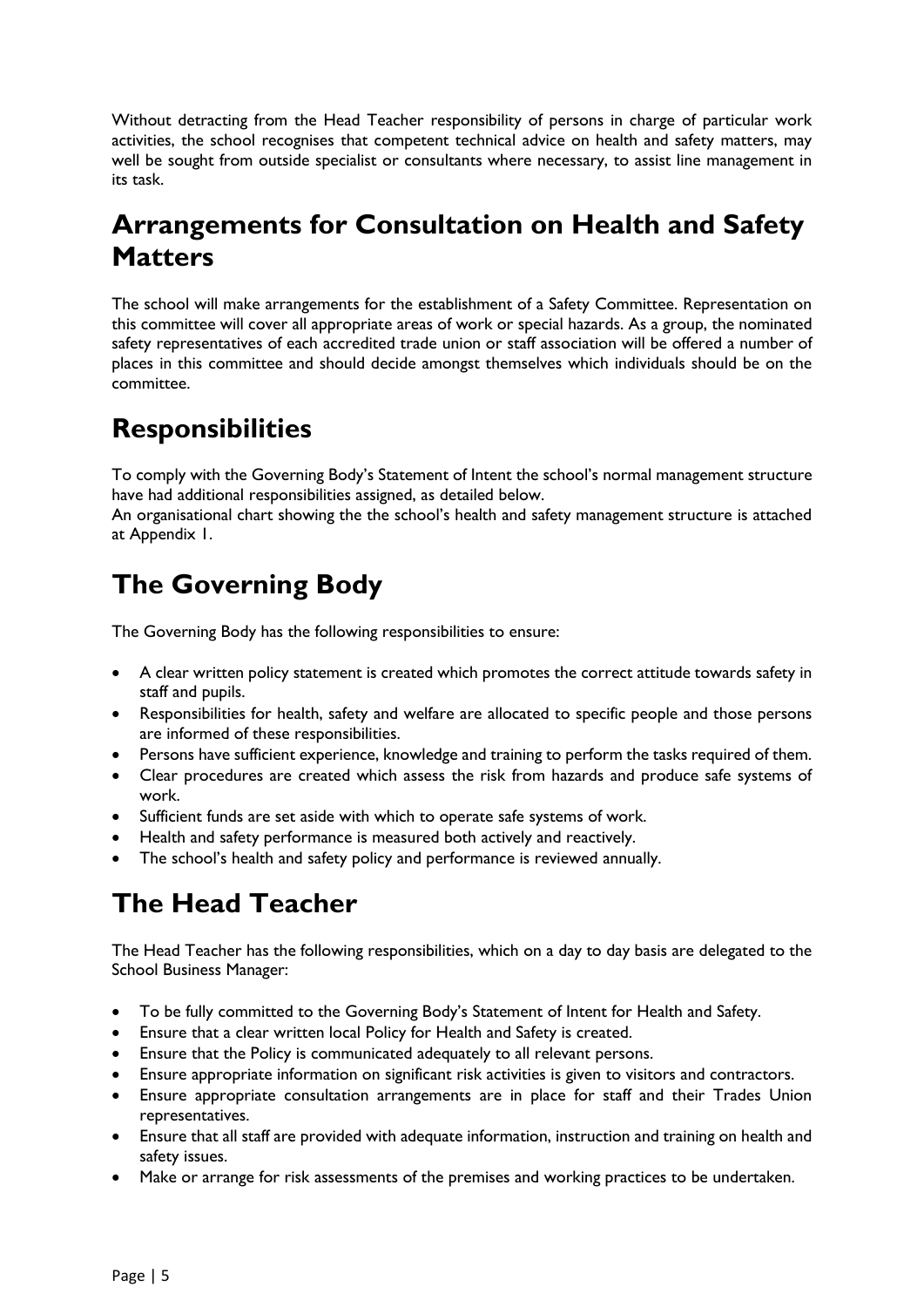- Ensure safe systems of work are in place as identified from risk assessments.
- Ensure that emergency procedures are in place.
- Ensure that equipment is inspected and tested to ensure it remains in a safe condition.
- Ensure records are kept of all relevant health and safety activities e.g. assessments, inspections, accidents, etc.
- Ensure arrangements are in place to monitor premises and performance.
- Ensure that all accidents are investigated and any remedial actions required are taken or requested.
- Report to the Governing Body annually on the health and safety performance of each Centre.

#### <span id="page-5-0"></span>**Health & Safety Co-ordinato**r

The school Health and Safety Co-ordinator has the following responsibilities:

- To co-ordinate and manage the annual risk assessment process for the school.
- To co-ordinate the annual general workplace monitoring inspections and performance monitoring process.
- To make provision for the inspection and maintenance of work equipment throughout the school
- To manage the keeping of records of all health and safety activities including management of building fabric and building services in liaison with other contractors.
- To advise the Head Teacher of situations or activities which are potentially hazardous to the health and safety of staff, pupils and visitors.
- To ensure that staff are adequately instructed in safety and welfare matters about their specific work place and each Centre generally.
- Carrying out any other functions devolved by the Head Teacher or Governing Body.

### <span id="page-5-1"></span>**Teaching/Non-teaching Staff Holding Positions of Special Responsibility**

This includes Deputy and Assistant Head Teachers, Heads of Faculty and Subject Leaders, Clerical Managers/Facility Manager, Kitchen Manager, Technicians and Premises staff. They have the following responsibilities:

- Apply the school's Health and Safety Policy or relevant Local Authority Health and Safety Code of Practice to their own department or area of work and be directly responsible to the Head Teacher for the application of the health and safety procedures and arrangements.
- Carry out regular health and safety risk assessments of the activities for which they are responsible.
- Ensure that all staff under their control are familiar with the health and safety Code of Practice, if issued, for their area of work.
- Resolve health, safety and welfare problems members of staff refer to them, or refer to the Head Teacher any problems to which they cannot achieve a satisfactory solution within the resources available to them.
- Carry out regular inspections of their areas of responsibility to ensure that equipment, furniture and activities are safe and record these inspections where required.
- Ensure, in as far as is reasonably practicable, the provision of sufficient information, instruction, training and supervision to enable other employees and pupils to avoid hazards and contribute positively to their own health and safety.
- Investigate any accidents that occur within their area of responsibility.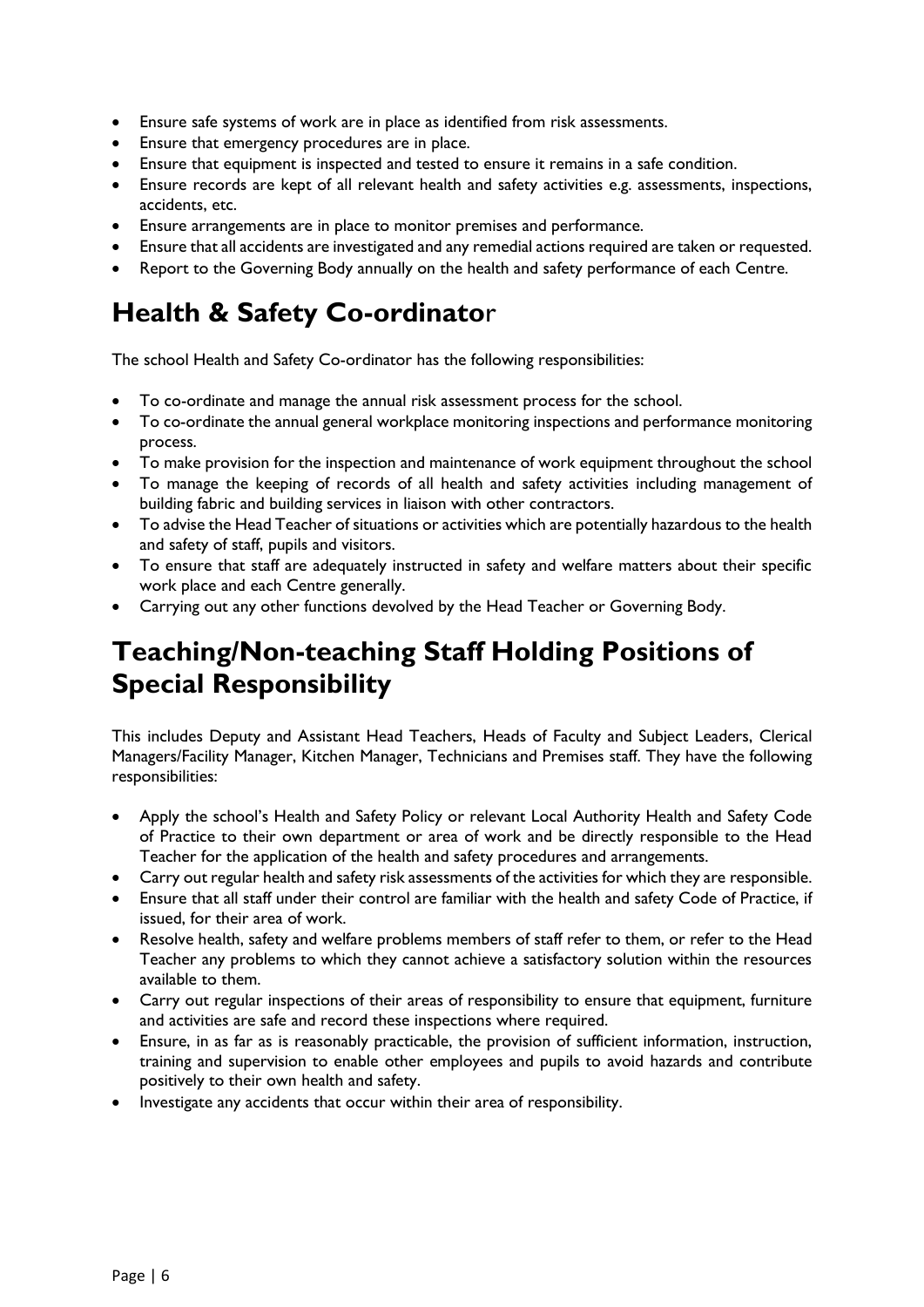# <span id="page-6-0"></span>**Class Teachers**

Class teachers are expected to:

- Exercise effective supervision of their pupils, to know the procedures for fire, first aid and other emergencies and to carry them out.
- Follow the particular health and safety measures to be adopted in their own teaching areas as laid down in the relevant Code of Practice, if issued, and to ensure that they are applied. Visually inspect equipment prior to use to check for signs of damage to cable, plugs and appliance.
- Give clear oral and written instructions and warnings to pupils when necessary.
- Follow safe working procedures.
- Require the use of protective clothing and guards where necessary.
- Make recommendations to the Head Teacher or Head of Department on health and safety equipment and on additions or necessary improvements to plant, tools, equipment or machinery.
- Integrate all relevant aspects of safety into the teaching process and, where necessary, give special lessons on health and safety in line with National Curriculum requirements for safety education.
- Avoid introducing personal items of equipment (electrical or mechanical) into school without prior authorisation.
- Report all accidents, defects and dangerous occurrences to their Head of Department.

### <span id="page-6-1"></span>**Health & Safety Representatives**

The Governing Body recognises the role of Health and Safety Representatives appointed by a recognised trade union. Health and Safety Representatives will be allowed to investigate accidents and potential hazards, pursue employee complaints and carry out school inspections within directed time but, wherever practicable, outside teaching time. They will also be consulted on health and safety matters affecting all staff.

They are also entitled to certain information, e.g. about accidents and to paid time off to train for and carry out their health and safety functions. However, they are not part of the management structure and do not carry out duties on behalf of the Head Teacher or Governing Body.

### <span id="page-6-2"></span>**All Employees**

All employees have individual legal responsibilities to take reasonable care for the health and safety of themselves and for others who may be affected by their acts or omissions. In particular, employees must:

- Comply with the school's health and safety policy and procedures at all times in particular procedures for fire, first aid and other emergencies.
- Co-operate with school management in complying with relevant health and safety law.
- Use all work equipment and substances in accordance with instruction, training and information received.
- Report to their immediate line manager any hazardous situations and defects in equipment found in their work places.
- Report all incidents in line with current incident reporting procedure.
- Act in accordance with any specific health and safety training received.
- Inform their Line Manager of what they consider to be shortcomings in the school's health and safety arrangements.
- Exercise good standards of housekeeping and cleanliness.
- Co-operate with appointed Trade Union Health and Safety Representative(s).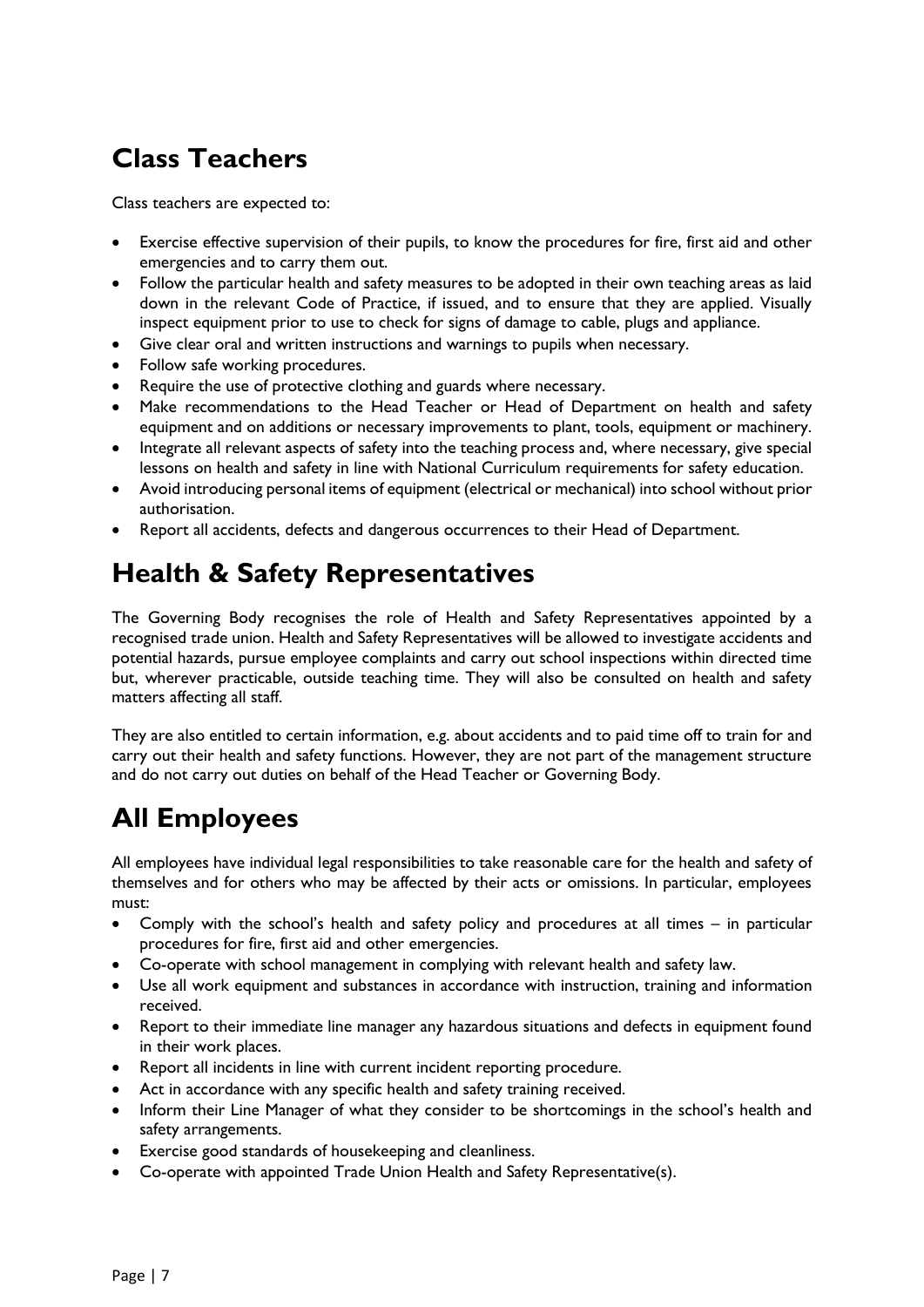# <span id="page-7-0"></span>**Pupils and Visitors**

- Pupils, allowing for their age and aptitude, are expected to:
- Exercise personal responsibility for the health and safety of themselves and others.
- Observe standards of dress consistent with safety and/or hygiene.
- Observe all the health and safety rules of the school and in particular the instructions of staff given in an emergency.
- Use and not wilfully misuse, neglect or interfere with things provided for their health and safety.

#### <span id="page-7-1"></span>**Promotion of Health and Safety**

All employees are responsible for promoting a positive and active attitude and approach toward health and safety at work and environmental protection. The Senior Leaders will issue information and advice regarding safety and health matters to help employees keep up to date on current issues and new initiatives. The Senior Leaders will constantly enforce the need for safe working on our premises.

All persons at work must realise that they are largely responsible for their own health and safety and therefore should behave responsibly. Employees must think safety first.

#### <span id="page-7-2"></span>**Communicating Information to Employees**

The Head Teacher will be responsible for ensuring that any regulations, information, guidance notes etc. received are passed immediately to staff who have a direct interest. As this will normally relate to a department's activities the information will have to be passed on or highlighted in that department's safety policy or safe working arrangements.

# <span id="page-7-3"></span>**Auditing**

As part of the Governors review of health and safety matters and annual review of the Health and Safety Policy the following items will be raised and discussed.

The audit should provide an examination of records (e.g.)

- First Aid Analysis / Accidents are being recorded and investigated but:
	- Are all reported accidents being included?
	- Are investigators trained?
	- Have we taken preventative measures?
	- Are accident statistics being compiled (Department)?
- Other areas of concern for auditing will be:
	- The policy is it working, how effective and at what levels?
	- The organisation does it function properly, does it plan and implement and does it monitor and control?
	- Inspection Procedures by whom, what standards, what training and so on.